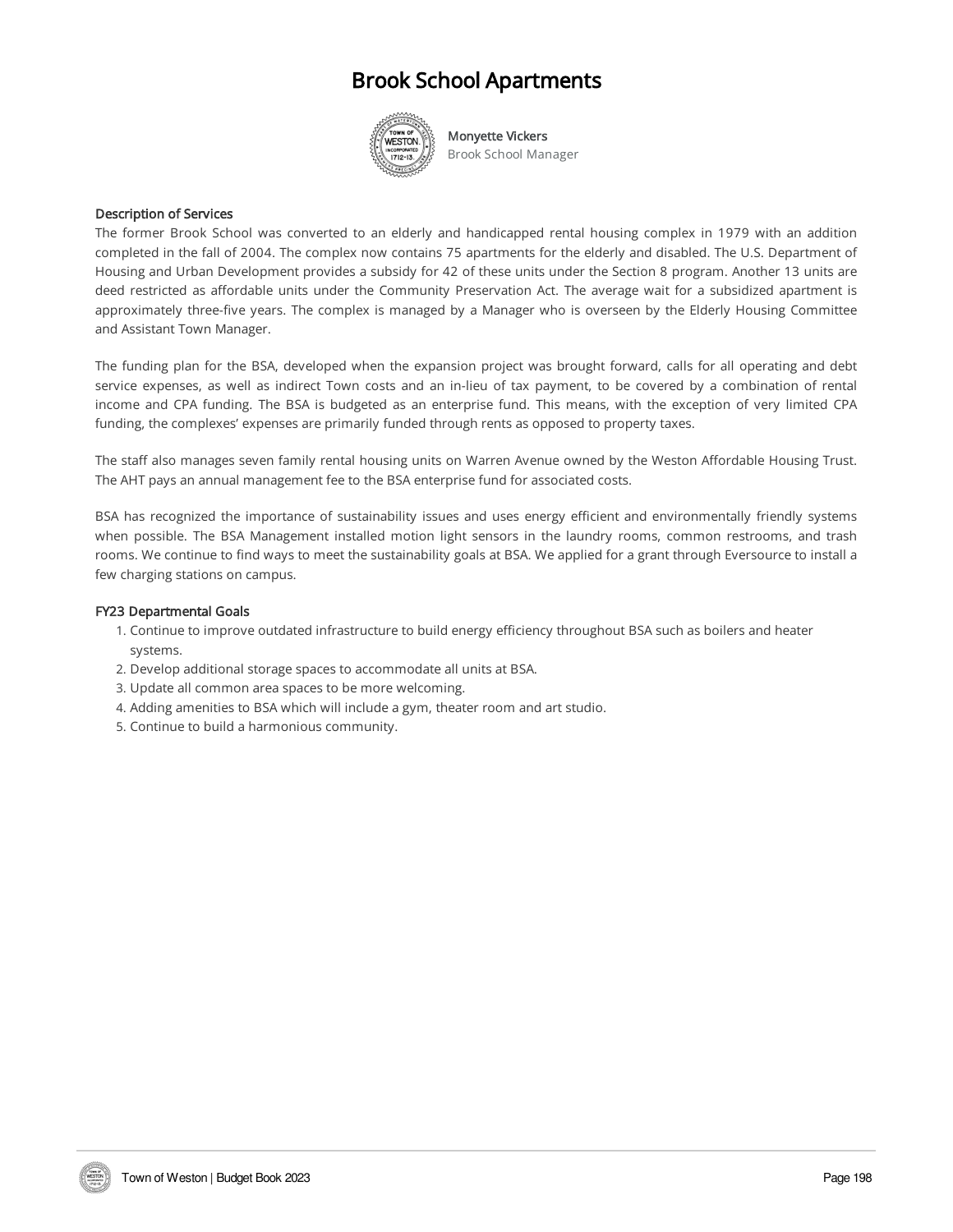## Organizational Chart



### Staffing Table

|                                         | <b>FY20</b>   | <b>FY21</b>   | <b>FY22</b> | <b>FY23</b>               |
|-----------------------------------------|---------------|---------------|-------------|---------------------------|
| <b>Staffing Levels</b>                  | <b>Funded</b> | <b>Funded</b> |             | <b>Funded Recommended</b> |
| Manager                                 |               |               |             |                           |
| <b>Housing Certification Specialist</b> | 0.48          | 0.48          | 0.4         | 0.4                       |
| Maintenance/Custodian                   |               |               |             |                           |
| <b>Total FTE</b>                        | 2.48          | 2.48          | 2.40        | 2.40                      |

# Expenditures Summary

\$1,171,651



(2.74% vs. prior year)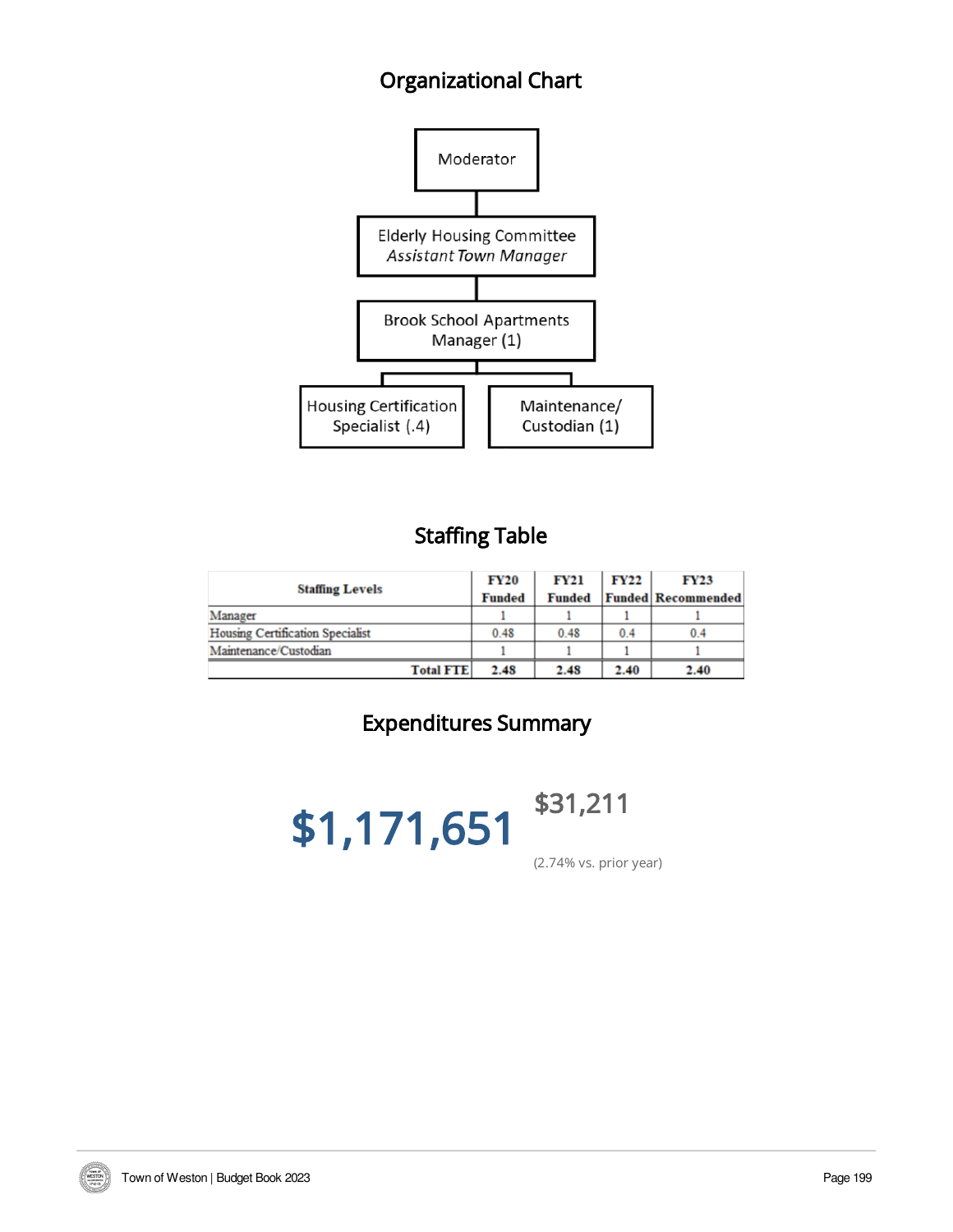

#### Brook School Enterprise (Tab 13) Proposed and Historical Budget vs. Actual

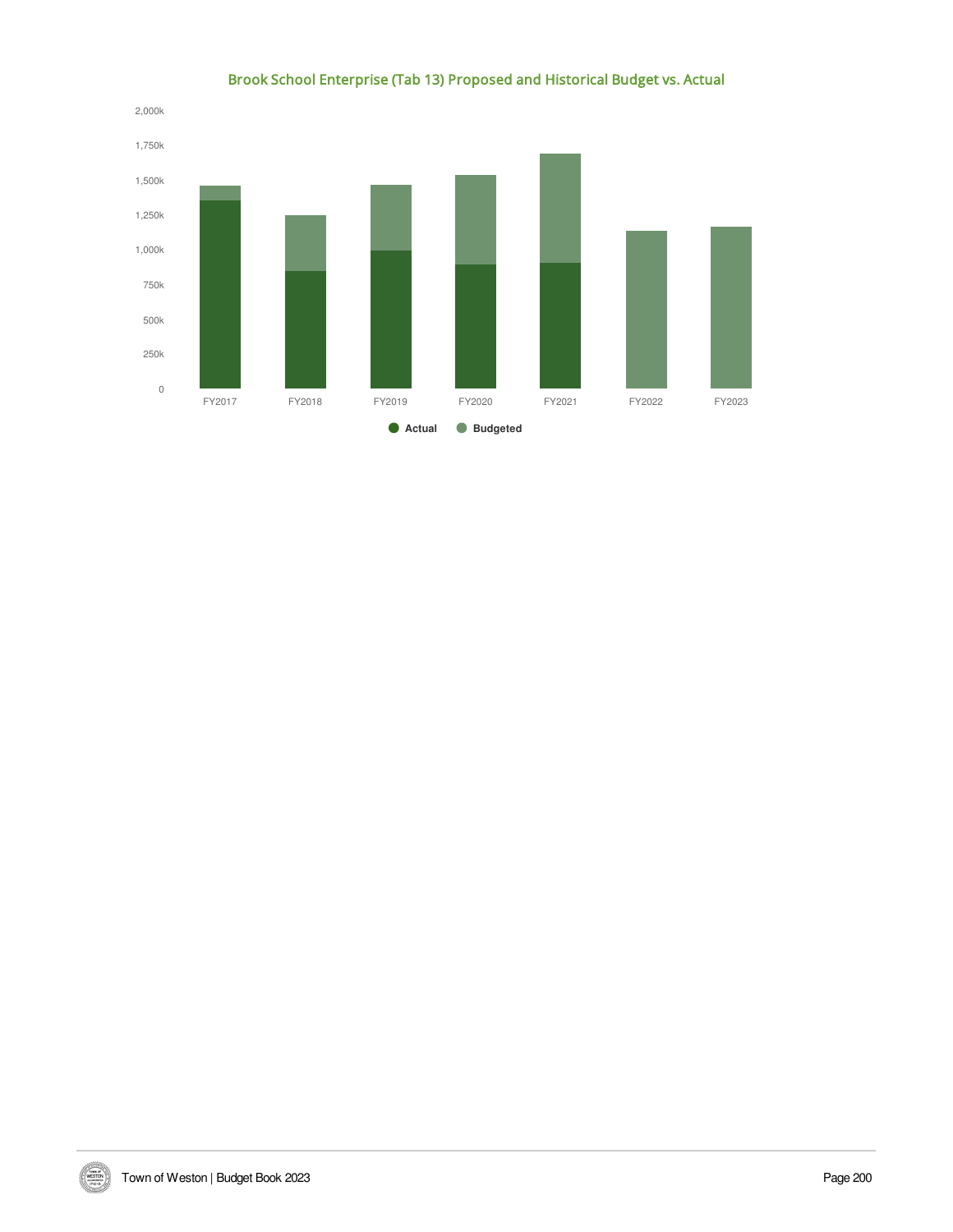### Expenditures by Expense Type

Budgeted Expenditures by Expense Type



Budgeted and Historical Expenditures by Expense Type



Grey background indicates budgeted figures.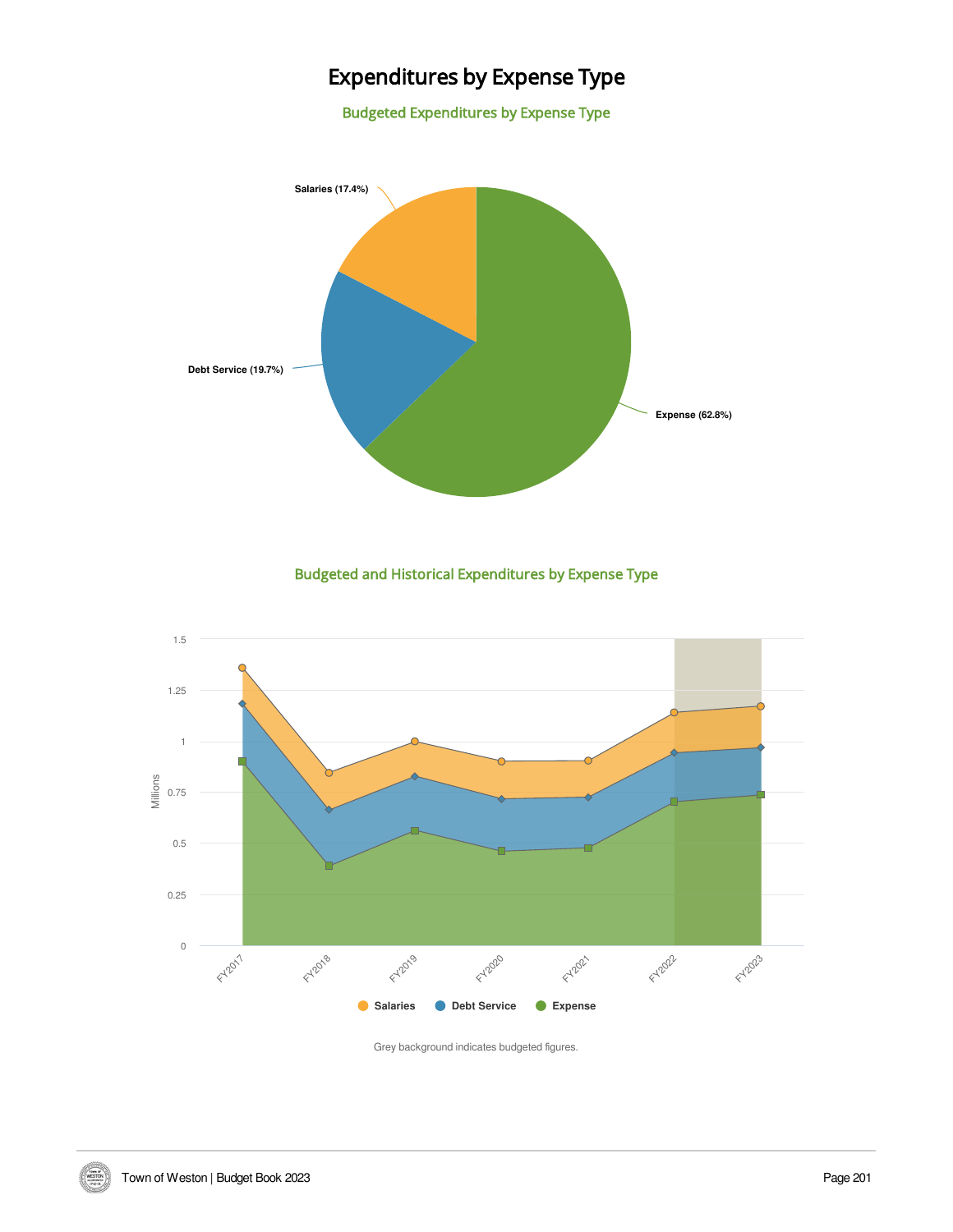| Name                                      | FY2020<br>Actual | FY2021 Amended<br><b>Budget</b> | FY2021<br>Actual | FY2022 Amended<br><b>Budget</b> | FY2023<br><b>Budgeted</b> | $($ \$<br>Change) | (%<br>Change) |
|-------------------------------------------|------------------|---------------------------------|------------------|---------------------------------|---------------------------|-------------------|---------------|
| <b>Expense Objects</b>                    |                  |                                 |                  |                                 |                           |                   |               |
| <b>Salaries</b>                           |                  |                                 |                  |                                 |                           |                   |               |
| <b>Brook School Enterprise</b>            |                  |                                 |                  |                                 |                           |                   |               |
| SALARIES-ALL OTHER                        | \$184,725        | \$201,271                       | \$178,391        | \$197,755                       | \$204,121                 | \$6,366           | 3.2%          |
| <b>Total Brook School Enterprise:</b>     | \$184,725        | \$201,271                       | \$178,391        | \$197,755                       | \$204,121                 | \$6,366           | 3.2%          |
|                                           |                  |                                 |                  |                                 |                           |                   |               |
| <b>Total Salaries:</b>                    | \$184,725        | \$201,271                       | \$178,391        | \$197,755                       | \$204,121                 | \$6,366           | 3.2%          |
|                                           |                  |                                 |                  |                                 |                           |                   |               |
| Expense                                   |                  |                                 |                  |                                 |                           |                   |               |
| <b>Brook School Enterprise</b>            |                  |                                 |                  |                                 |                           |                   |               |
| REPAIRS&REPLACEMENTS-<br><b>BROOK SCH</b> | \$69,408         | \$385,251                       | \$129,112        | \$185,290                       | \$196,407                 | \$11,117          | 6%            |
| CAPITAL IMPROVEMENTS                      | \$71,915         | \$427,737                       | \$49,161         | \$100,000                       | \$100,000                 | \$0               | 0%            |
| <b>ELECTRICITY</b>                        | \$25,720         | \$60,000                        | \$50,690         | \$45,000                        | \$63,000                  | \$18,000          | 40%           |
| OIL/GAS HEAT                              | \$51,206         | \$60,000                        | \$47,740         | \$60,000                        | \$56,000                  | $-$4,000$         | $-6.7%$       |
| <b>WATER</b>                              | \$4,743          | \$12,000                        | \$7,182          | \$12,000                        | \$8,000                   | $-$4,000$         | $-33.3%$      |
| REPAIR/MAINT-BUILDING                     | \$55,724         | \$70,000                        | \$49,548         | \$70,000                        | \$72,100                  | \$2,100           | 3%            |
| <b>BUILDING SAFETY</b><br>MAINTENANCE     | \$27,696         | \$40,000                        | \$27,347         | \$40,000                        | \$45,000                  | \$5,000           | 12.5%         |
| <b>WINDOW CLEANING</b>                    | \$0              | \$5,000                         | \$0              | \$5,000                         | \$5,150                   | \$150             | 3%            |
| SEPTIC SYSTEM SERVICE                     | \$15,671         | \$7,000                         | \$0              | \$7,000                         | \$7,210                   | \$210             | 3%            |
| REPAIR/MAINT-<br>VEHICLES/EQUIP           | \$0              | \$500                           | \$0              | \$500                           | \$500                     | \$0               | 0%            |
| <b>TRASH REMOVAL</b>                      | \$8,305          | \$12,000                        | \$8,405          | \$14,400                        | \$14,400                  | \$0               | 0%            |
| <b>SNOW REMOVAL</b>                       | \$34,990         | \$50,000                        | \$45,819         | \$45,000                        | \$45,000                  | \$0               | 0%            |
| <b>EXTERMINATING</b>                      | \$1,583          | \$1,100                         | \$964            | \$1,100                         | \$1,133                   | \$33              | 3%            |
| ENVIRONMENTAL<br>MAINTENANCE-BSA          | \$1,695          | \$4,500                         | \$6,145          | \$4,500                         | \$4,635                   | \$135             | 3%            |
| <b>LEGAL SERVICES</b>                     | \$2,601          | \$1,000                         | \$0              | \$1,000                         | \$1,000                   | \$0               | 0%            |
| <b>TELEPHONE</b>                          | \$6,863          | \$6,500                         | \$6,255          | \$7,750                         | \$7,750                   | \$0               | 0%            |
| OFFICE SUPPLIES                           | \$2,703          | \$3,500                         | \$2,796          | \$3,500                         | \$3,605                   | \$105             | 3%            |
| <b>CUSTODIAL SUPPLIES</b>                 | \$5,008          | \$15,000                        | \$5,591          | \$14,000                        | \$15,450                  | \$1,450           | 10.4%         |
| <b>GROUNDS MAINTENANCE</b>                | \$32,195         | \$40,000                        | \$32,427         | \$48,000                        | \$45,500                  | $-$2,500$         | $-5.2%$       |
| CONFERENCE/TRAINING                       | \$95             | \$3,500                         | \$105            | \$3,500                         | \$3,500                   | \$0               | 0%            |
| ALL OTHER EXPENSE                         | \$18,079         | \$10,000                        | \$8,504          | \$10,000                        | \$15,000                  | \$5,000           | 50%           |
| PAYMENTS IN LIEU OF TAXES                 | \$24,548         | \$25,162                        | \$0              | \$25,791                        | \$25,791                  | \$0               | 0%            |
| Total Brook School Enterprise:            | \$460,745        | \$1,239,750                     | \$477,791        | \$703,331                       | \$736,131                 | \$32,800          | 4.7%          |
|                                           |                  |                                 |                  |                                 |                           |                   |               |
| <b>Total Expense:</b>                     | \$460,745        | \$1,239,750                     | \$477,791        | \$703,331                       | \$736,131                 | \$32,800          | 4.7%          |
|                                           |                  |                                 |                  |                                 |                           |                   |               |
| Debt Service                              |                  |                                 |                  |                                 |                           |                   |               |
| <b>Brook School Enterprise</b>            |                  |                                 |                  |                                 |                           |                   |               |
| G.O. BOND REDEMPTION                      | \$197,900        | \$198,400                       | \$198,400        | \$199,100                       | \$199,700                 | \$600             | 0.3%          |
| G.O. BOND INTEREST                        | \$58,668         | \$49,474                        | \$49,473         | \$40,254                        | \$31,699                  | $- $8,555$        | $-21.3%$      |
| <b>Total Brook School Enterprise:</b>     | \$256,568        | \$247,874                       | \$247,873        | \$239,354                       | \$231,399                 | -\$7,955          | $-3.3%$       |